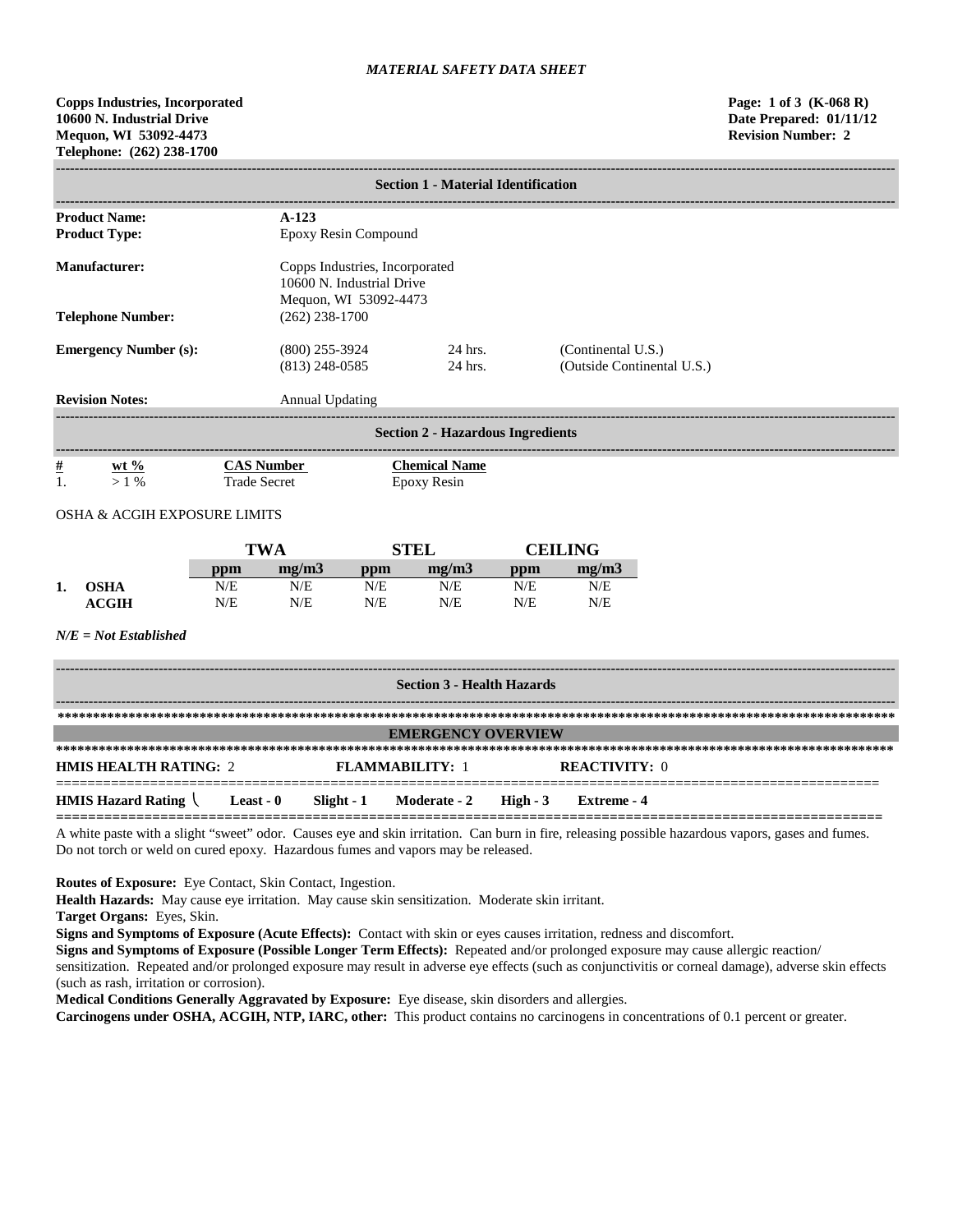| <b>Copps Industries, Incorporated</b> |
|---------------------------------------|
| Mequon, WI 53092-4473                 |
| Telephone: (262) 238-1700             |

## **------------------------------------------------------------------------------------------------------------------------------------------------------------------------------------ Section 4 - First Aid**

**------------------------------------------------------------------------------------------------------------------------------------------------------------------------------------ Eye Contact:** Hold eyelids apart and immediately flush eyes with plenty of water for at least 15 minutes. Seek medical attention.

**Skin Contact:** Remove contaminated clothing/shoes and wipe excess from skin. Flush skin with water. Follow by washing with soap and water. If irritation occurs, seek medical attention. If contact with hot product occurs, immediately flush with cool water for 15 minutes. Carefully remove clothing; if clothing is stuck to a burn area do not pull it off, but cut around it. Cover burn area with a clean material. Get medical attention immediately.

**Inhalation:** Remove victim to fresh air and provide oxygen. If breathing is difficult, seek medical attention.

**Ingestion:** If swallowed, call physician immediately. Induce vomiting only as directed by medical personnel. Never give anything by mouth to an unconscious person. Get medical attention immediately.

| <b>Section 5 - Fire and Explosion Data</b> |  |
|--------------------------------------------|--|

| -------                          |     |                              |              |
|----------------------------------|-----|------------------------------|--------------|
| <b>Flash Point (closed cup):</b> | 200 | Upper Explosion Limit (UEL): | Nο<br>o data |

**Auto Ignition Temperature:** No data **Lower Explosion Limit (LEL):** No data

**Fire Hazard Classification (OSHA/NFPA):** This product is not considered flammable nor combustible, but will burn if involved in a fire. **Extinguishing Media:** Foam, Carbon Dioxide (CO2), or dry chemical.

**Special Fire Fighting Procedures:** Keep personnel removed from area and upwind of fire. Wear full fire-fighting turn-out gear (full bunker gear) and respiratory protection (SCBA). Cool fire exposed containers with water spray.

**Unusual Fire and Explosion Hazards:** Hazardous combustion products may be present. Combustion may form aldehydes, nitrous oxides, carbon monoxide (CO), and carbon dioxide (CO2).

**------------------------------------------------------------------------------------------------------------------------------------------------------------------------------------ Section 6 - Accidental Release Measures**

**------------------------------------------------------------------------------------------------------------------------------------------------------------------------------------ Containment Techniques (Removal of ignition sources, diking, etc.)** Stop the leak, if possible. Shut off or remove all ignition sources. Construct a dike to prevent spreading.

**Clean-Up Procedures:** Spread absorbent material over area. Wipe or scrape up material. Dispose of material in accordance with local, state and federal regulations. Wash area with soap and water. Prevent washings from entering sewers or waterways.

**Other Emergency Advice:** Wear protective clothing, boots, gloves, respirator, and eye protection.

### ------------------------------------------------------------------------------------------------------------------------------------------------------------------------------------ **Section 7 - Handling and Storage**

**------------------------------------------------------------------------------------------------------------------------------------------------------------------------------------ Storage:** Store in a cool (60-80 °F), dry, ventilated place. Crystallization may occur if storage temperature drops below 55 °F for a prolonged period of time. Store in closed containers.

**Handling:** Avoid contact with skin, eyes, or clothing. When handling, do not eat, drink, or smoke.

**Other Precautions:** Wash thoroughly after handling. Remove contaminated clothing and gear. Decontaminate. Destroy leather or any articles which can not be decontaminated.

**------------------------------------------------------------------------------------------------------------------------------------------------------------------------------------**

#### **------------------------------------------------------------------------------------------------------------------------------------------------------------------------------------ Section 8 - Personal Protection/Exposure Controls**

**Eye Protection:** Chemical safety goggles recommended. Contact lenses should not be worn while using this product.

**Hand Protection:** Chemical resistant gloves recommended, such as neoprene or nitrite rubber.

**Respiratory Protection:** Not necessary under most operating conditions. NIOSH approved organic vapor respirator should be used in confined areas, or when conditions cause high vapor concentrations. If the percent oxygen is below normal then use self-contained breathing apparatus. **Protective Clothing:** Clean, body covering clothing should be utilized.

**Work and Hygienic Practices:** Eye wash stations and safety showers should be easily accessible. **------------------------------------------------------------------------------------------------------------------------------------------------------------------------------------**

## **Section 9 - Typical Physical and Chemical Properties**

| <b>Physical Form:</b>  | Paste   | <b>Vapor Density:</b>       | Heavier than air |
|------------------------|---------|-----------------------------|------------------|
| Color:                 | White   | <b>Boiling Point:</b>       | $>200$ °F        |
| Odor:                  | Sweet   | <b>Melting Point:</b>       | Not Applicable   |
| pH:                    | No Data | <b>Solubility in Water:</b> | Negligible       |
| <b>Vapor Pressure:</b> | No Data | <b>Specific Gravity:</b>    | 1.24             |
|                        |         |                             |                  |

#### **Section 10 - Stability and Reactivity**

**------------------------------------------------------------------------------------------------------------------------------------------------------------------------------------ Chemical Stability:** Stable **Conditions to Avoid (if unstable):** None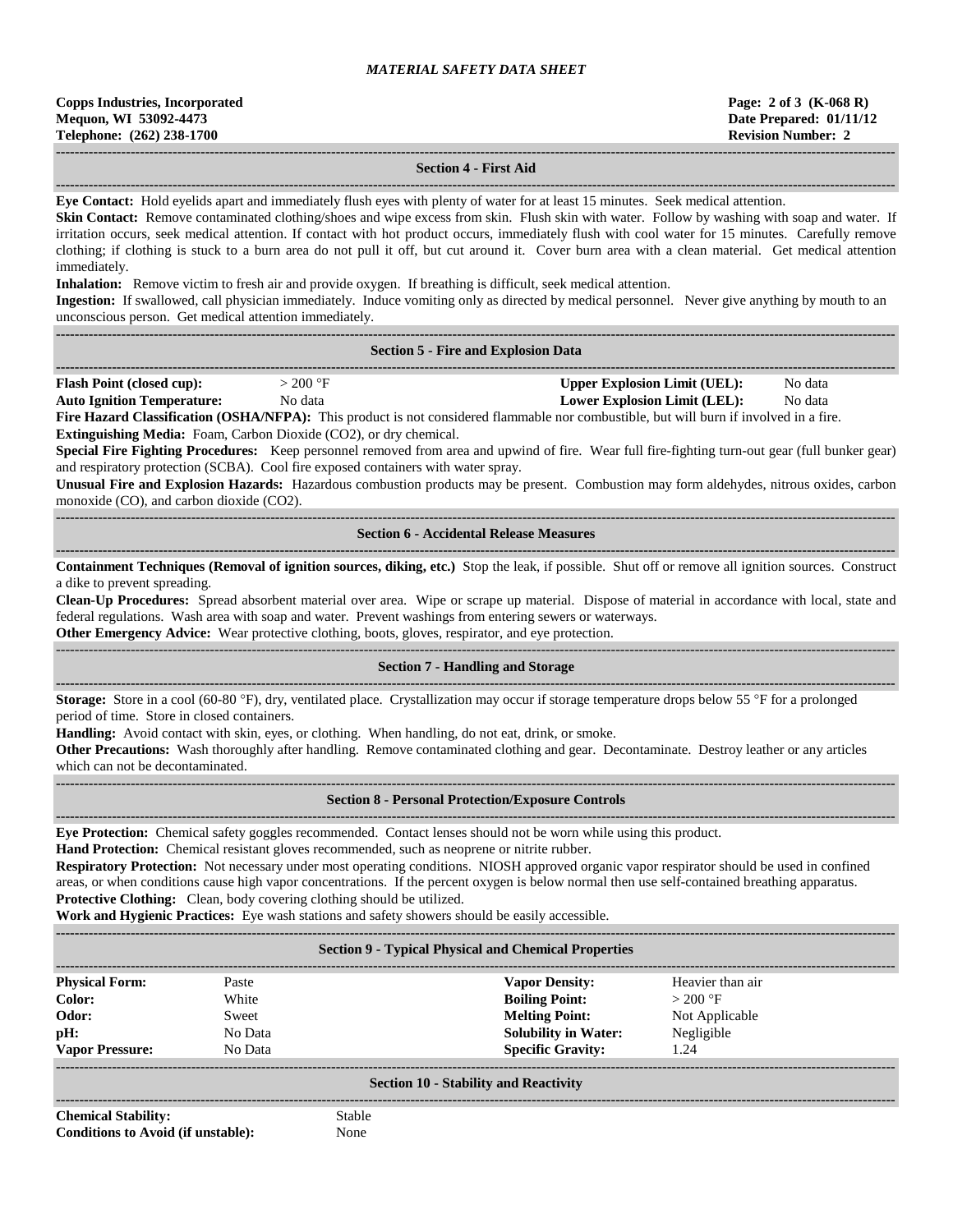| <b>Copps Industries, Incorporated</b> |
|---------------------------------------|
| Mequon, WI 53092-4473                 |
| Telephone: (262) 238-1700             |

|                                                                                          | Section 10 - Stability and Reactivity (con't.)                                                  |
|------------------------------------------------------------------------------------------|-------------------------------------------------------------------------------------------------|
| <b>Incompatibility (Materials to Avoid):</b><br><b>Hazardous Decomposition Products:</b> | Acids, strong oxidizing agents.<br>None                                                         |
| <b>Hazardous Polymerization:</b>                                                         | Contact with epoxy hardeners under uncontrolled conditions. May release excess heat and vapors. |

#### **Section 11 - Toxicological Properties**

**------------------------------------------------------------------------------------------------------------------------------------------------------------------------------------ Acute Oral Toxicity (LD50, RAT):** No data available. **Acute Dermal Toxicity (LD50, RABBIT):** No data available. Acute Inhalation Toxicity (LC50, RAT): No data available.

## ------------------------------------------------------------------------------------------------------------------------------------------------------------------------------------ **Section 12 - Ecological Information**

**------------------------------------------------------------------------------------------------------------------------------------------------------------------------------------** No data available.

#### **------------------------------------------------------------------------------------------------------------------------------------------------------------------------------------ Section 13 - Disposal Considerations**

**------------------------------------------------------------------------------------------------------------------------------------------------------------------------------------ Waste Disposal:** This material does not contain any VOC's (volatile organic compounds). Dispose of material in accordance with applicable, local, state, and federal laws and regulations. The state and local regulations and laws may differ from federal regulations, and laws may change or be reinterpreted. This information only applies to the material as manufactured. Processing, use, or contamination may make the information in appropriate, inaccurate, or incomplete. Responsibility for proper waste disposal is with the owner of the waste.

| <b>Section 14 - Transport Information</b> |                                |                                                |                                                                |  |  |  |
|-------------------------------------------|--------------------------------|------------------------------------------------|----------------------------------------------------------------|--|--|--|
|                                           |                                |                                                |                                                                |  |  |  |
| <b>DOT Non-Bulk Shipping Name:</b>        | Resin compound - not regulated | $\overline{I}$ $\overline{N}$ $\overline{H}$ : | Not regulated                                                  |  |  |  |
| <b>DOT Bulk Shipping Name:</b>            | Resin compound - not regulated | <b>Packing Group:</b>                          | Not regulated                                                  |  |  |  |
| <b>Technical Shipping Name:</b>           | NMFC Item 46030, Class 55      | <b>IMO Shipping Data:</b>                      | Resin compound - not regulated                                 |  |  |  |
| <b>DOT Hazard Class:</b>                  | Not regulated                  |                                                | <b>ICAO/IATA Shipping Data:</b> Resin compound - not regulated |  |  |  |
|                                           |                                |                                                |                                                                |  |  |  |
|                                           |                                |                                                |                                                                |  |  |  |

**Section 15 - Regulatory Information**

#### **------------------------------------------------------------------------------------------------------------------------------------------------------------------------------------** *US FEDERAL REGULATIONS:*

**Toxic Substances Control Act (TSCA):** All components are included in the EPA Toxic Substances Control Act (TSCA) Chemical Substance Inventory or are not required to be listed on the TSCA Inventory.

**OSHA (29CFR1910.1200) Hazard Class(es):** Irritant. Sensitizer

**EPCRA Section 312 (40CFR370) Hazard Classes:** Immediate Health Hazard. Delayed Health Hazard.

**EPCRA Section 313 (40CFR372):** Toxic chemicals above "de minimus" level (% by weight): Ethylene glycol (<2%)

#### *STATE REGULATIONS:*

**California Proposition 65 Substances:** (components known to the State of California to cause cancer and/or reproductive toxicity and subject to warning and discharge requirements under the "Safe Drinking Water and Toxic Enforcement Act of 1986"). None

## *INTERNATIONAL REGULATIONS*

**Canada: WHMIS Hazard Classification:** Class D, division 2B **WHMIS Risk Phrases:** Eye or skin irritant. Skin sensitizer. **WHMIS Symbols:** Stylized T

**------------------------------------------------------------------------------------------------------------------------------------------------------------------------------------ Section 16 - Other Information ------------------------------------------------------------------------------------------------------------------------------------------------------------------------------------**

*To the best of our knowledge, the information contained herein is accurate. However, neither Copps Industries nor any of its agents assume any liability whatsoever for the accuracy or completeness of the information contained herein. Final determination of suitability of any material is the sole responsibility of the user. All materials may present unknown health hazards and should be used with caution. Although certain hazards are described herein, we cannot guarantee that these are the only hazards which exist.*

**Revision Date:** 01/11/12 **Revised By:** Bill Simek **Replaces Revision Dated:** 02/15/10 **Title:** Lab Manager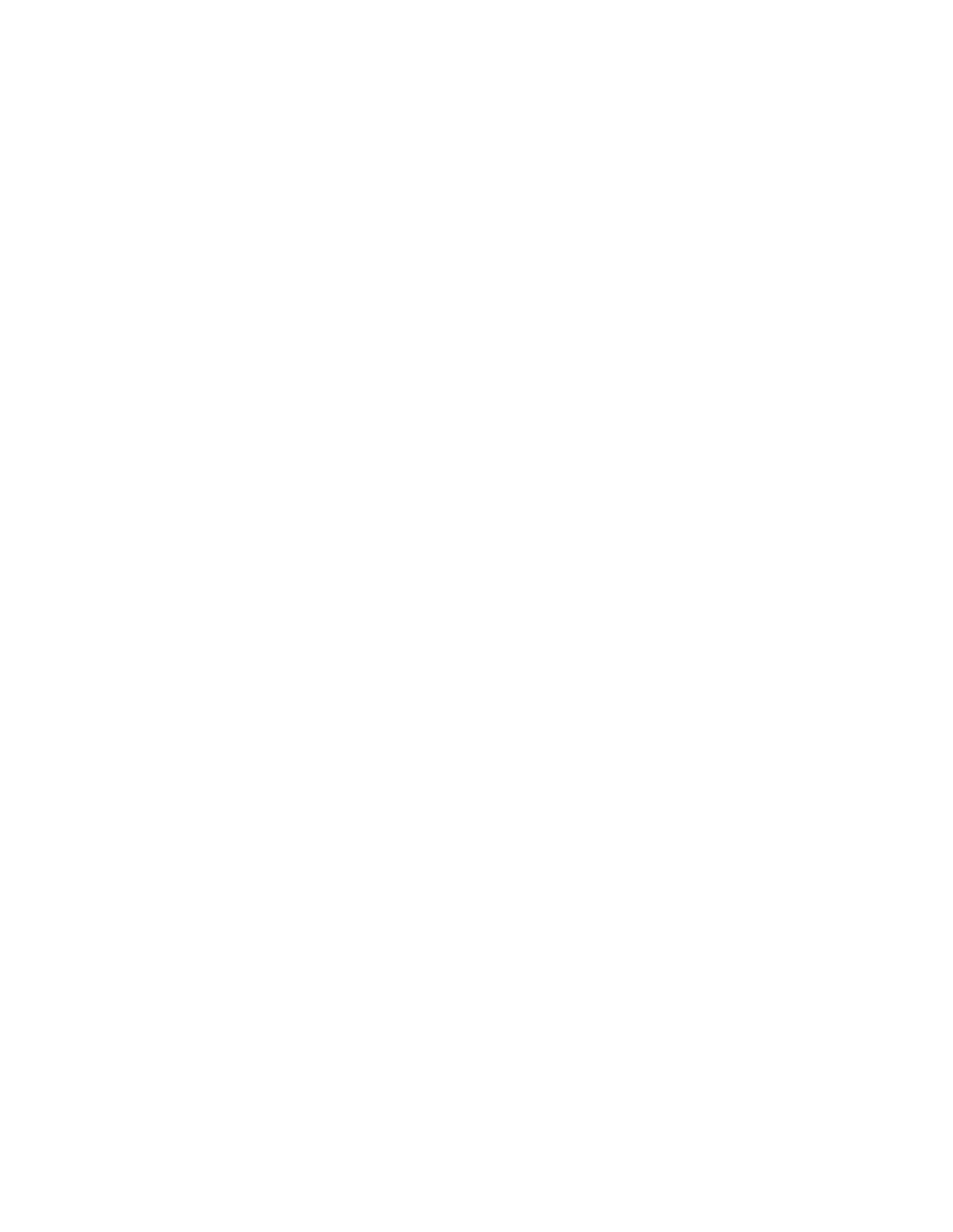| <b>Section 1 - Material Identification</b> |                                                                                      |                                                    |                                                  |  |  |  |
|--------------------------------------------|--------------------------------------------------------------------------------------|----------------------------------------------------|--------------------------------------------------|--|--|--|
| <b>Product Name:</b>                       | $B-123$                                                                              |                                                    |                                                  |  |  |  |
| <b>Product Type:</b>                       | Epoxy Hardener Compound                                                              |                                                    |                                                  |  |  |  |
| <b>Manufacturer:</b>                       | Copps Industries, Incorporated<br>10600 N. Industrial Drive<br>Mequon, WI 53092-4473 |                                                    |                                                  |  |  |  |
| <b>Telephone Number:</b>                   | $(262)$ 238-1700                                                                     |                                                    |                                                  |  |  |  |
| <b>Emergency Number (s):</b>               | $(800)$ 255-3924<br>$(813)$ 248-0585                                                 | 24 hrs.<br>24 hrs.                                 | (Continental U.S.)<br>(Outside Continental U.S.) |  |  |  |
| <b>Revision Notes:</b>                     | <b>Annual Updating</b>                                                               |                                                    |                                                  |  |  |  |
| <b>Section 2 - Hazardous Ingredients</b>   |                                                                                      |                                                    |                                                  |  |  |  |
| $\frac{\#}{1}$<br>$wt %$<br>$>1\%$         | <b>CAS Number</b><br><b>Trade Secret</b>                                             | <b>Chemical Name</b><br>Cycloaliphatic Amine blend |                                                  |  |  |  |

# OSHA & ACGIH EXPOSURE LIMITS

|    |                  | <b>TWA</b> |       | <b>STEL</b> |       | <b>CEILING</b> |       |
|----|------------------|------------|-------|-------------|-------|----------------|-------|
|    |                  | ppm        | mg/m3 | ppm         | me/m3 | ppm            | mg/m3 |
| 1. | OSHA             | N/E        | N/E   | N/E         | N/E   | N/E            | N/E   |
|    | $\mathbf{ACGIH}$ | N/E        | N/E   | N/E         | N/E   | N/E            | N/E   |

## *N/E = Not Established*

| <b>Section 3 - Health Hazards</b>             |                                   |                          |  |
|-----------------------------------------------|-----------------------------------|--------------------------|--|
|                                               |                                   |                          |  |
| <b>EMERGENCY OVERVIEW</b>                     |                                   |                          |  |
|                                               |                                   |                          |  |
| <b>HMIS HEALTH RATING: 3</b>                  | <b>FLAMMARILITY: 1</b>            | <b>REACTIVITY: 0</b>     |  |
| <b>HMIS Hazard Rating</b><br><b>Least - 0</b> | Slight - 1<br><b>Moderate - 2</b> | High $-3$<br>Extreme - 4 |  |

**========================================================================================================** A black paste with an amine odor. Corrosive to skin. Corrosive to eyes. Severe skin irritant. Severe eye irritant. May cause skin sensitization. May cause respiratory sensitization. Can burn in fire, releasing possible hazardous vapors, gases and fumes. Do not torch or weld on cured epoxy. Hazardous fumes and vapors may be released.

**\*\*\*\*\*\*\*\*\*\*\*\*\*\*\*\*\*\*\*\*\*\*\*\*\*\*\*\*\*\*\*\*\*\*\*\*\*\*\*\*\*\*\*\*\*\*\*\*\*\*\*\*\*\*\*\*\*\*\*\*\*\*\*\*\*\*\*\*\*\*\*\*\*\*\*\*\*\*\*\*\*\*\*\*\*\*\*\*\*\*\*\*\*\*\*\*\*\*\*\*\*\*\*\*\*\*\*\*\*\*\*\*\*\*\*\*\*\* Routes of Exposure:** Eye Contact, Skin Contact, Inhalation, Ingestion.

Health Hazards: Corrosive to skin. Corrosive to eyes. Severe skin irritant. Severe eye irritant. May cause skin sensitization. May cause respiratory sensitization.

**Target Organs:** Eyes, Skin, and Respiratory System.

**Signs and Symptoms of Exposure (Acute Effects):** Burns of the eye may cause blindness. Contact of undiluted products with the eyes or skin quickly causes severe irritation and pain and may cause burns, necrosis, and permanent injury. Inhalation of mists may severely damage contacted tissue and produce scarring. Product is readily absorbed through the skin and may cause discomfort, injury or serious health problems unless treated properly.

**Signs and Symptoms of Exposure (Possible Longer Term Effects):** This substance may cause respiratory sensitization to exposed workers. **Medical Conditions Generally Aggravated by Exposure:** Asthma, chronic respiratory disease (e.g. Bronchitis, emphysema). Eye disease, skin disorders and allergies.

**Carcinogens under OSHA, ACGIH, NTP, IARC, other:** This product contains no carcinogens in concentrations of 0.1 percent or greater.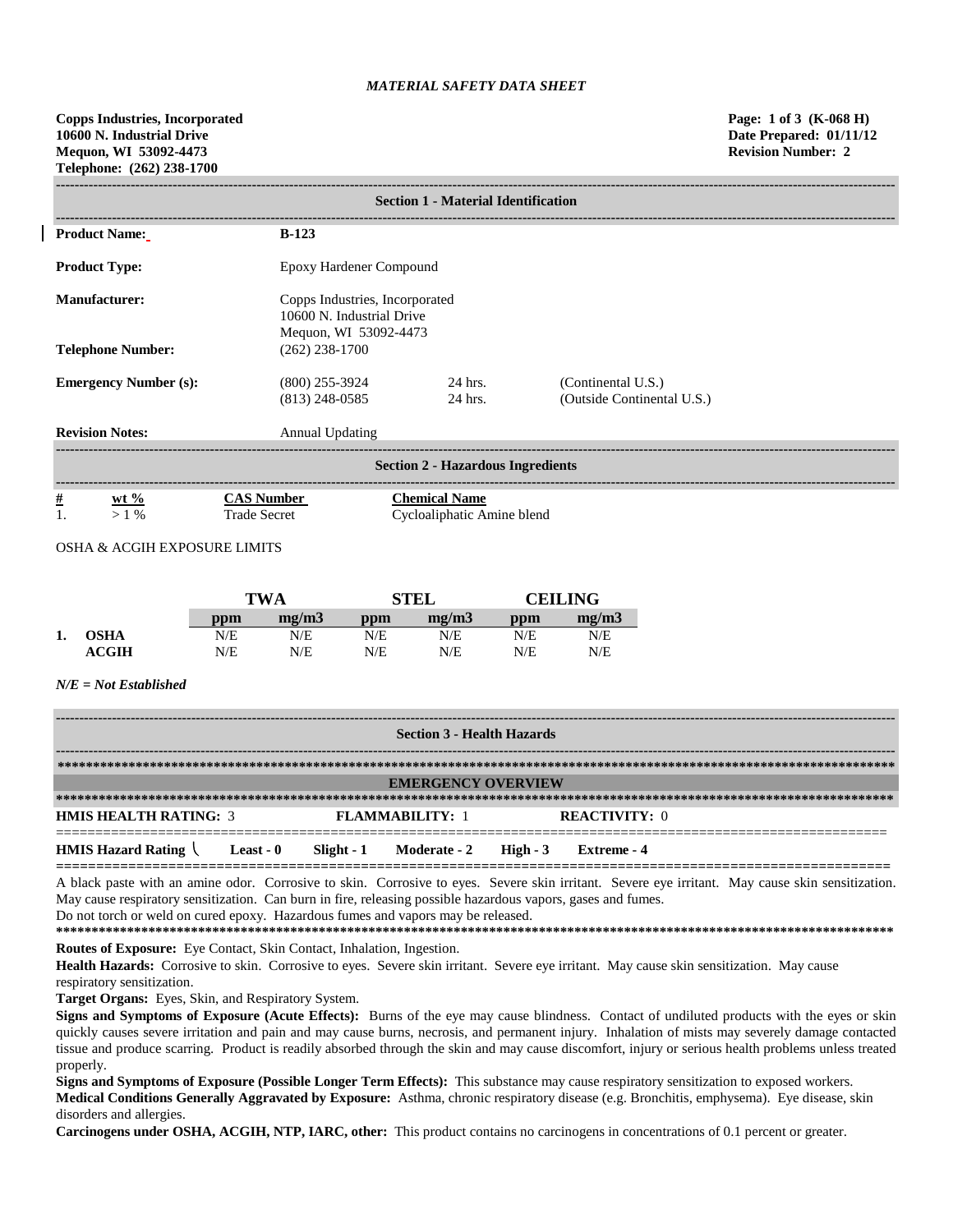| <b>Copps Industries, Incorporated</b> |  |
|---------------------------------------|--|
| 10600 N. Industrial Drive             |  |
| Mequon, WI 53092-4473                 |  |
| Telephone: (262) 238-1700             |  |
|                                       |  |

**10600 N. Industrial Drive Page: 2 of 3 (K-068 H) Date Prepared: 01/11/12 Revision Number: 2** 

**------------------------------------------------------------------------------------------------------------------------------------------------------------------------------------**

### **Section 4 - First Aid**

**------------------------------------------------------------------------------------------------------------------------------------------------------------------------------------ Eye Contact:** Hold eyelids apart and immediately flush eyes with plenty of water for at least 15 minutes. Seek medical attention.

**Skin Contact:** Remove contaminated clothing/shoes and wipe excess from skin. Immediately flush affected area with water for at least 15 minutes. Cover the affected area with a sterile dressing or clean sheeting and seek medical attention immediately. DO NOT APPLY GREASES OR OINTMENTS. Control shock if present.

**Inhalation:** Remove victim to fresh air and provide oxygen. If breathing is difficult, seek medical attention.

|                                            | <b>Ingestion:</b> In the event of ingestion, administer 3-4 glasses of milk or water. DO NOT INDUCE VOMITING. Seek medical attention immediately. |  |                                     |         |
|--------------------------------------------|---------------------------------------------------------------------------------------------------------------------------------------------------|--|-------------------------------------|---------|
|                                            |                                                                                                                                                   |  |                                     |         |
| <b>Section 5 - Fire and Explosion Data</b> |                                                                                                                                                   |  |                                     |         |
| <b>Flash Point (closed cup):</b>           | $>200$ °F                                                                                                                                         |  | <b>Lower Explosion Limit (LEL):</b> | No data |
| <b>Upper Explosion Limit (UEL):</b>        | No data                                                                                                                                           |  | <b>Auto Ignition Temperature:</b>   | No data |
|                                            | <b>Fire Hazard Classification (OSHA/NFPA)</b> This product is considered a combustible liquid                                                     |  |                                     |         |

**Fire Hazard Classification (OSHA/NFPA):** This product is considered a combustible liquid.

**Extinguishing Media:** Foam, Carbon Dioxide (CO2), or dry chemical.

**Special Fire Fighting Procedures:** Keep personnel removed from area and upwind of fire. Wear full fire-fighting turnout gear (full bunker gear) and respiratory protection (SCBA). Cool fire exposed containers with water spray.

**Unusual Fire and Explosion Hazards:** Hazardous combustion products may be present. Combustion may form aldehydes, nitrous oxides, carbon monoxide (CO), and carbon dioxide (CO2).

**------------------------------------------------------------------------------------------------------------------------------------------------------------------------------------ Section 6 - Accidental Release Measures**

**------------------------------------------------------------------------------------------------------------------------------------------------------------------------------------ Containment Techniques (Removal of ignition sources, diking, etc.)** Reduce vapor spreading with a water spray. Stop the leak, if possible. Shut off or remove all ignition sources. Construct a dike to prevent spreading.

**Clean-Up Procedures:** Spread absorbent material over area. Transfer to containers by suction. For large spills, recover spilled material with a vacuum truck. Dispose of material in accordance with local, state and federal regulations. Wash area with soap and water. Prevent washings from entering sewers or waterways.

**Other Emergency Advice:** Wear protective clothing, boots, gloves, respirator, and eye protection. **------------------------------------------------------------------------------------------------------------------------------------------------------------------------------------**

## **Section 7 - Handling and Storage**

**------------------------------------------------------------------------------------------------------------------------------------------------------------------------------------ Storage:** Store in a cool (60-80 °F), dry ventilated place. Store in closed containers.

**Handling:** Avoid breathing of vapors. Handle in well-ventilated workspace. Avoid contact with skin, eyes, or clothing. When handling, do not eat, drink, or smoke.

**Other Precautions:** Emergency showers and eye wash stations should be readily accessible. Wash thoroughly after handling. Remove contaminated clothing and gear. Decontaminate. Destroy leather or any articles, which can not be decontaminated. **------------------------------------------------------------------------------------------------------------------------------------------------------------------------------------**

## **Section 8 - Personal Protection/Exposure Controls**

**------------------------------------------------------------------------------------------------------------------------------------------------------------------------------------ Eye Protection:** Full-face shield with chemical safety goggles. Contact lenses should not be worn while using this product.

**Hand Protection:** Neoprene rubber gloves. Cuffed butyl rubber gloves. Nitrile rubber gloves.

**Respiratory Protection:** Not necessary under most operating conditions. NIOSH approved organic vapor respirator should be used in confined areas, or when conditions cause high vapor concentrations. If the percent oxygen is below normal then use self-contained breathing apparatus. **Protective Clothing:** Impervious clothing. Slickersuit. Rubber boots. Full rubber suit (rain gear). Butyl or latex protective clothing. **Work and Hygienic Practices:** Eye wash stations and safety showers should be easily accessible.

| <b>Section 9 - Typical Physical and Chemical Properties</b> |              |                             |                  |
|-------------------------------------------------------------|--------------|-----------------------------|------------------|
| <b>Physical Form:</b>                                       | Paste        | <b>Vapor Density:</b>       | Heavier than air |
| Color:                                                      | <b>Black</b> | <b>Boiling Point:</b>       | $>200$ °F        |
| Odor:                                                       | Amine        | <b>Melting Point:</b>       | Not applicable   |
| pH:                                                         | No Data      | <b>Solubility in Water:</b> | Negligible       |
| <b>Vapor Pressure:</b>                                      | No Data      | <b>Specific Gravity:</b>    | 1.00             |
|                                                             |              |                             |                  |

#### **Section 10 - Stability and Reactivity**

## **Chemical Stability:** Stable **Conditions to Avoid (if stable):** None

**Incompatibility (Materials to Avoid):** Acids, strong oxidizing agents. **Hazardous Decomposition Products:** None **Hazardous Polymerization:** Contact with epoxy resins under uncontrolled conditions. May release excess heat and vapors.

**------------------------------------------------------------------------------------------------------------------------------------------------------------------------------------**